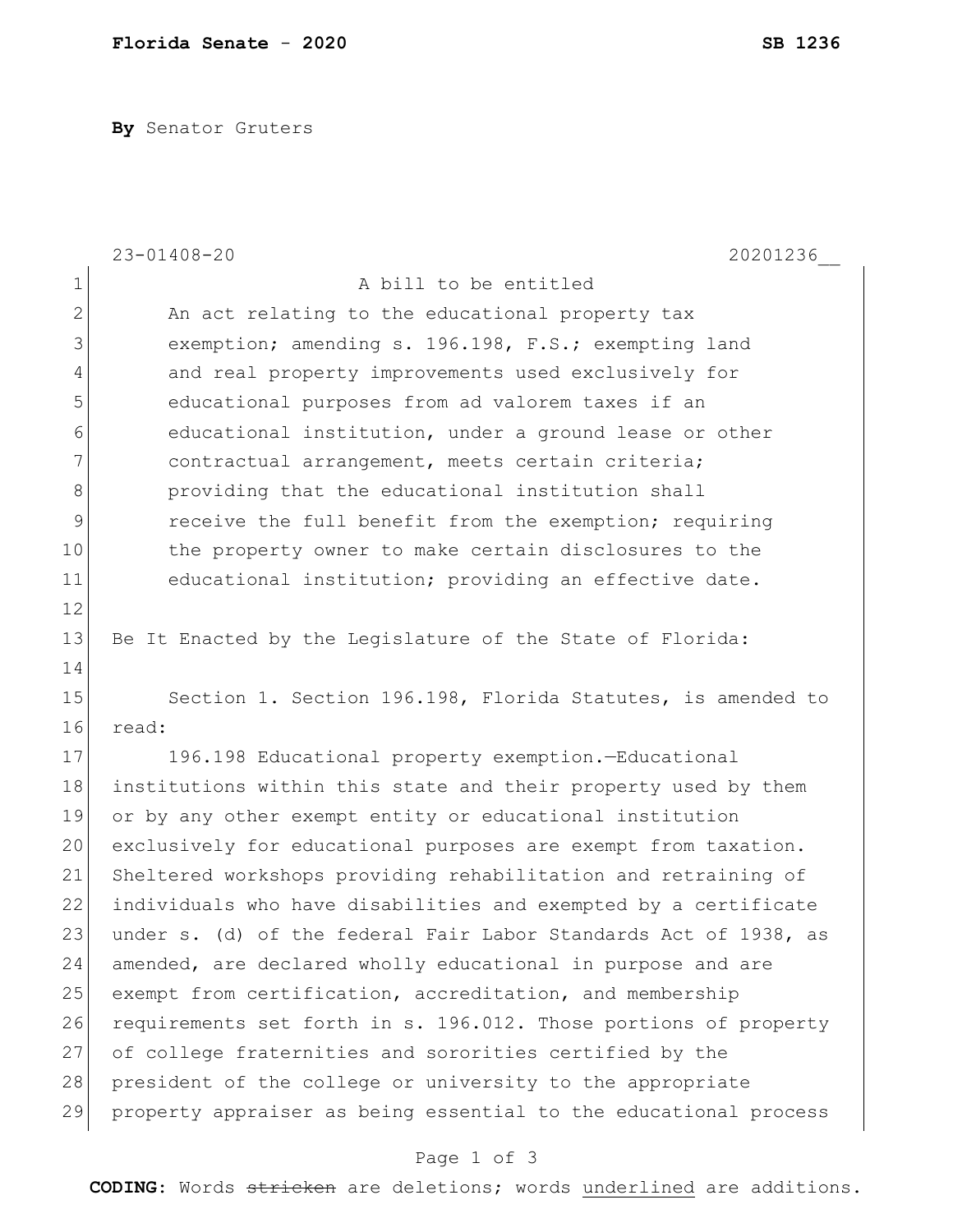23-01408-20 20201236\_\_ are exempt from ad valorem taxation. The use of property by public fairs and expositions chartered by chapter 616 is presumed to be an educational use of such property and is exempt from ad valorem taxation to the extent of such use. Property used exclusively for educational purposes shall be deemed owned by an educational institution if the entity owning 100 percent of the educational institution is owned by the identical persons 37 who own the property, or if the entity owning 100 percent of the educational institution and the entity owning the property are owned by the identical natural persons. Land, buildings, and other improvements to real property used exclusively for educational purposes shall be deemed owned by an educational institution if the entity owning 100 percent of the land is a nonprofit entity and the land is used, under a ground lease or other contractual arrangement, by an educational institution that owns the buildings and other improvements to the real 46 property, is a nonprofit entity under s.  $501(c)$  (3) of the 47 Internal Revenue Code, and provides education limited to 48 students in prekindergarten through grade 8. Land, buildings, and other improvements to real property used exclusively for educational purposes are also exempt from ad valorem taxes if an 51 educational institution, under a ground lease or other 52 contractual arrangement, owns the buildings and other 53 improvements to the real property and is responsible for any 54 taxes owed under the ground lease or contractual arrangement. 55 For such leasehold properties, the educational institution shall receive the full benefit from the exemption. The owner of the property shall disclose to the educational institution the full amount of the benefit derived from the exemption and the method

## Page 2 of 3

**CODING**: Words stricken are deletions; words underlined are additions.